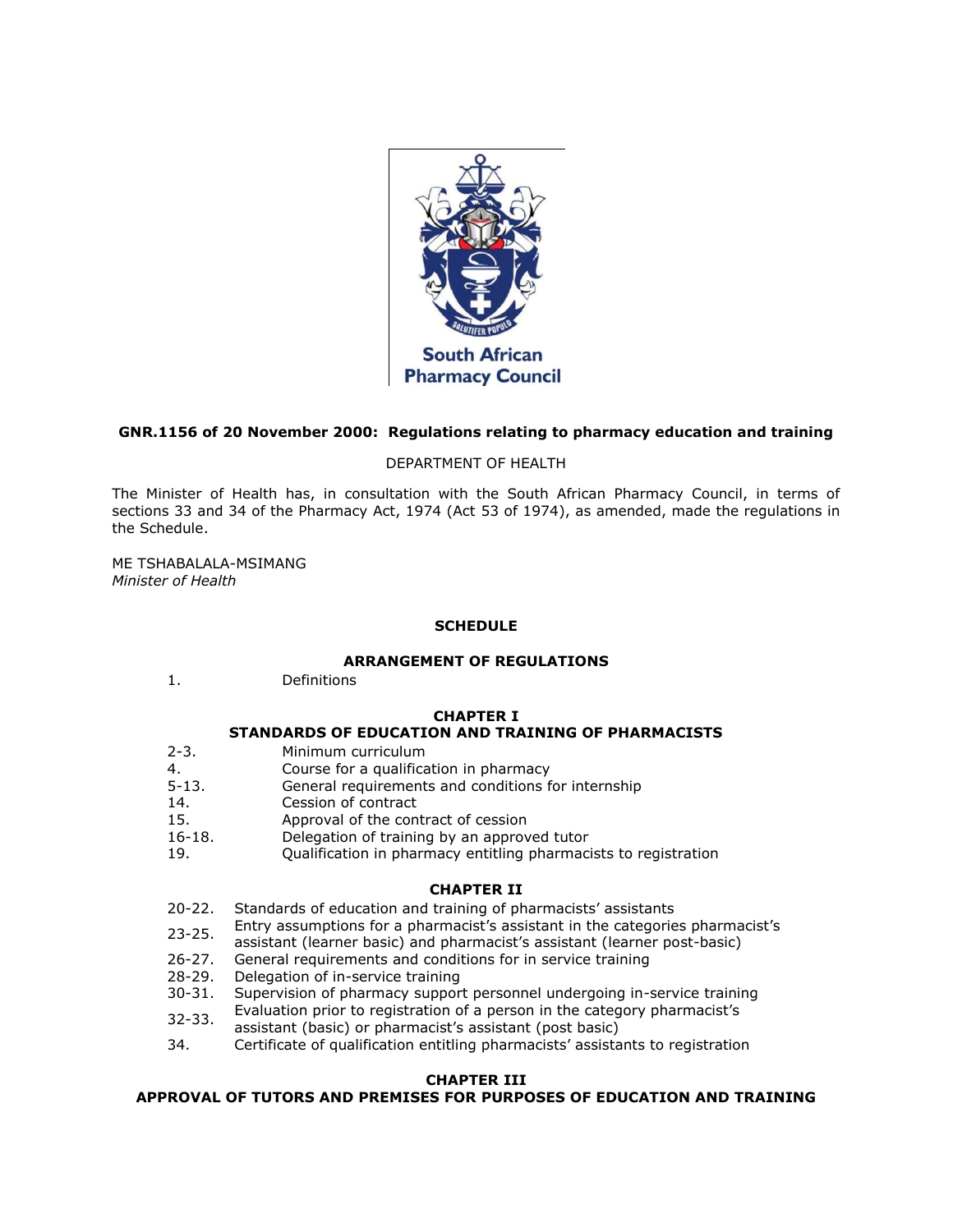| 35. | Approval of a tutor |  |
|-----|---------------------|--|
|     |                     |  |

[36](http://www.mylexisnexis.co.za/nxt/gateway.dll/jilc/kilc/xjsg/zmsg/cnsg/6ok2a/8ok2a/8pk2a#33q)[-40.](http://www.mylexisnexis.co.za/nxt/gateway.dll/jilc/kilc/xjsg/zmsg/cnsg/6ok2a/8ok2a/cqk2a#33y) Approval of premises

#### **CHAPTER IV**

#### **APPROVAL OF PROVIDERS OF PHARMACY EDUCATION AND TRAINING**

[41.](http://www.mylexisnexis.co.za/nxt/gateway.dll/jilc/kilc/xjsg/zmsg/cnsg/6ok2a/8ok2a/dqk2a#33z) Approval of providers

[42.](http://www.mylexisnexis.co.za/nxt/gateway.dll/jilc/kilc/xjsg/zmsg/cnsg/6ok2a/8ok2a/eqk2a#343) Minimum criteria and conditions for approval

[43](http://www.mylexisnexis.co.za/nxt/gateway.dll/jilc/kilc/xjsg/zmsg/cnsg/6ok2a/8ok2a/fqk2a#348)[-48.](http://www.mylexisnexis.co.za/nxt/gateway.dll/jilc/kilc/xjsg/zmsg/cnsg/6ok2a/8ok2a/kqk2a#34i) Inspection of providers

[49.](http://www.mylexisnexis.co.za/nxt/gateway.dll/jilc/kilc/xjsg/zmsg/cnsg/6ok2a/8ok2a/lqk2a#34j) Approval of courses for purposes of continuing professional development [Annexure A](http://www.mylexisnexis.co.za/nxt/gateway.dll/jilc/kilc/xjsg/zmsg/cnsg/6ok2a/8ok2a/mqk2a#34k) Unit standards for pharmacists

[Annexure B](http://www.mylexisnexis.co.za/nxt/gateway.dll/jilc/kilc/xjsg/zmsg/cnsg/6ok2a/8ok2a/nqk2a#34l) Unit standards for pharmacists' assistants in the category pharmacist's assistant (basic) and pharmacist's assistant (post-basic)

[Annexure C](http://www.mylexisnexis.co.za/nxt/gateway.dll/jilc/kilc/xjsg/zmsg/cnsg/6ok2a/8ok2a/oqk2a#34m)

**1.** Definitions.—In these regulations, unless the context otherwise indicates—

**"Act"** means the Pharmacy Act, 1974, (Act [53 of 1974\)](http://www.mylexisnexis.co.za/nxt/gateway.dll/jilc/kilc/xjsg/zmsg/0msg#0), as amended, and regulations;

**"additional qualification"** means a qualification obtained as part of continuing professional development which is recognised by council for purposes of registration;

**"assessor"** means any pharmacist registered by council in accordance with criteria determined and published for this purpose by council to measure outcomes of pharmacy education and training;

**"certificate of approval"** means a certificate issued by council to a person or institution that complies with the criteria determined and published by council for the approval of providers;

**"certificate of qualification"** means documentary evidence of a qualification required for registration as a pharmacist's assistant;

**"community pharmacy"** means a pharmacy wherein or from which some or all of the services as prescribed in [regulation 18](http://www.mylexisnexis.co.za/nxt/gateway.dll/jilc/kilc/xjsg/zmsg/cnsg/6ok2a/8ok2a/qpk2a#32s) of the Regulations Relating to the Practice of Pharmacy are provided to persons requiring pharmaceutical services, but excludes an institutional pharmacy;

**"continuing professional development"** means the process by which natural persons registered with council continuously enhance their knowledge, skills and personal qualities throughout their professional careers, and encompasses a range of activities including continuing education and supplementary training;

**"contract"** means a contract approved by council which lays down the conditions of an internship of a pharmacist intern or the in-service training of a pharmacist's assistant (learner basic) or pharmacist's assistant (learner post-basic);

**"direct personal supervision"** means guidance and support by a pharmacist whilst physically present in a pharmacy;

**"in-service training"** means the training undertaken by a pharmacist's assistant (learner basic) or pharmacist's assistant (learner post-basic) under the direct personal supervision of a tutor at a pharmacy approved by council for purposes of such training;

**"internship"** means the practical training undertaken by a pharmacist intern in terms of a contract under the direct personal supervision of a tutor in a pharmacy approved by council for purposes of such training or at an institution registered as a provider of a qualification in pharmacy;

**"institutional pharmacy"** means a pharmacy situated in—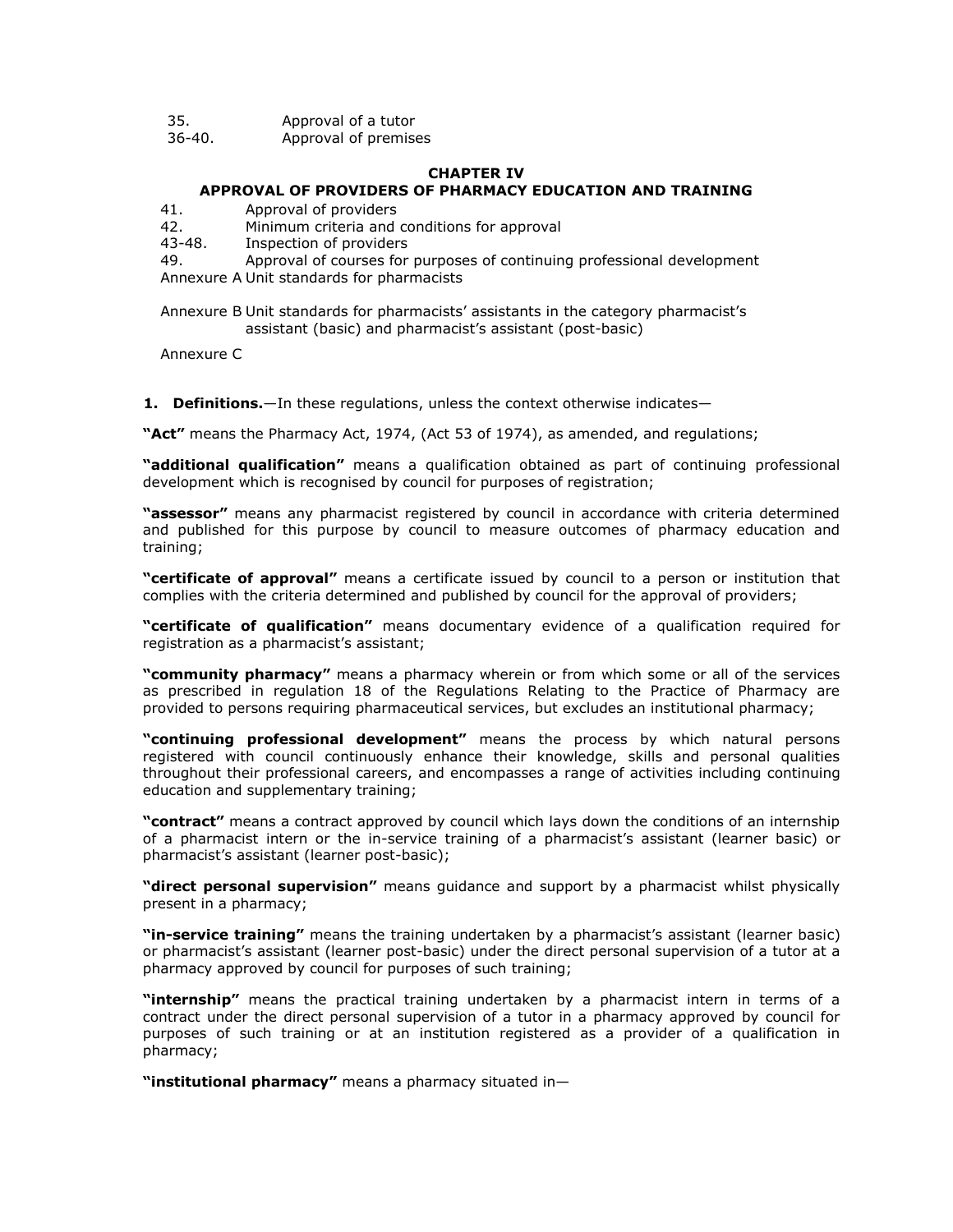- (*a*) a public health facility wherein or from which some or all of the services as prescribed in [regulation 18](http://www.mylexisnexis.co.za/nxt/gateway.dll/jilc/kilc/xjsg/zmsg/cnsg/6ok2a/8ok2a/qpk2a#32s) of the Regulations Relating to the Practice of Pharmacy are provided to persons requiring pharmaceutical services, from or at that public health facility; or
- (*b*) a private health facility wherein or from which some or all of the services as prescribed in [regulation 18](http://www.mylexisnexis.co.za/nxt/gateway.dll/jilc/kilc/xjsg/zmsg/cnsg/6ok2a/8ok2a/qpk2a#32s) of the Regulations Relating to the Practice of Pharmacy are provided to persons requiring pharmaceutical services from or at that private health facility,

but excludes a community pharmacy;

**"manufacturing pharmacy"** means a pharmacy wherein or from which some or all of the services as prescribed in [regulation 16](http://www.mylexisnexis.co.za/nxt/gateway.dll/jilc/kilc/xjsg/zmsg/cnsg/6ok2a/8ok2a/opk2a#32d) of the Regulations Relating to the Practice of Pharmacy are provided and which shall sell medicine only to a wholesale pharmacy or a community pharmacy or an institutional pharmacy or to persons who are authorised to purchase medicines in terms of the Medicines Act or to an organ of State;

**"Medicines Act"** the Medicines and Related Substances Control Act, 1965 (Act [No. 101 of 1965\)](http://www.mylexisnexis.co.za/nxt/gateway.dll/jilc/kilc/ezrg/p5rg/q5rg#0), as amended;

**"pharmacist's assistant"** means a natural person registered in one of the following categories:

- (*a*) pharmacist's assistant (learner basic);
- (*b*) pharmacist's assistant (basic);
- (*c*) pharmacist's assistant (learner post-basic);
- (*d*) pharmacist's assistant (post basic); or
- (*e*) pharmacy student;

**"pharmacist intern"** means a person registered as such and who is undergoing an internship;

**"primary care drug therapy"** means diagnosing a health need, prescribing and supplying of medicine to meet the health needs of a patient or group of patients or, where necessary, the referral to another health care provider by a pharmacist who has received the necessary authorisation from the council;

**"private health facility"** means any hospital, institution or facility at which provision is made for diagnostic interventions, medical or surgical treatment, and nursing or other health care which is not owned or controlled by an organ of State;

**"provider"** means any person or institution approved by and registered with council to provide education and training for purposes of conferring a qualification in pharmacy or a certificate of qualification or for purposes of continuing professional development;

**"public health facility"** means any hospital, institution or facility at which provision is made for diagnostic interventions, medical or surgical treatment, and nursing or other health care which is owned or controlled by an organ of State;

**"qualification in pharmacy"** means a qualification prescribed for purposes of registration as a pharmacist;

**"supplementary training"** means training approved by council which empowers a registered person to perform acts or provide services, in terms of the Act or any other law, which fall outside the scope of practice of the category in which he or she is registered;

**"tutor"** means the pharmacist approved by council to supervise the internship of a pharmacist intern or the in-service training of a pharmacist's assistant;

**"unit standards"** means the education and training outcomes prescribed for the various categories of persons, for purposes of registration in terms of the Act;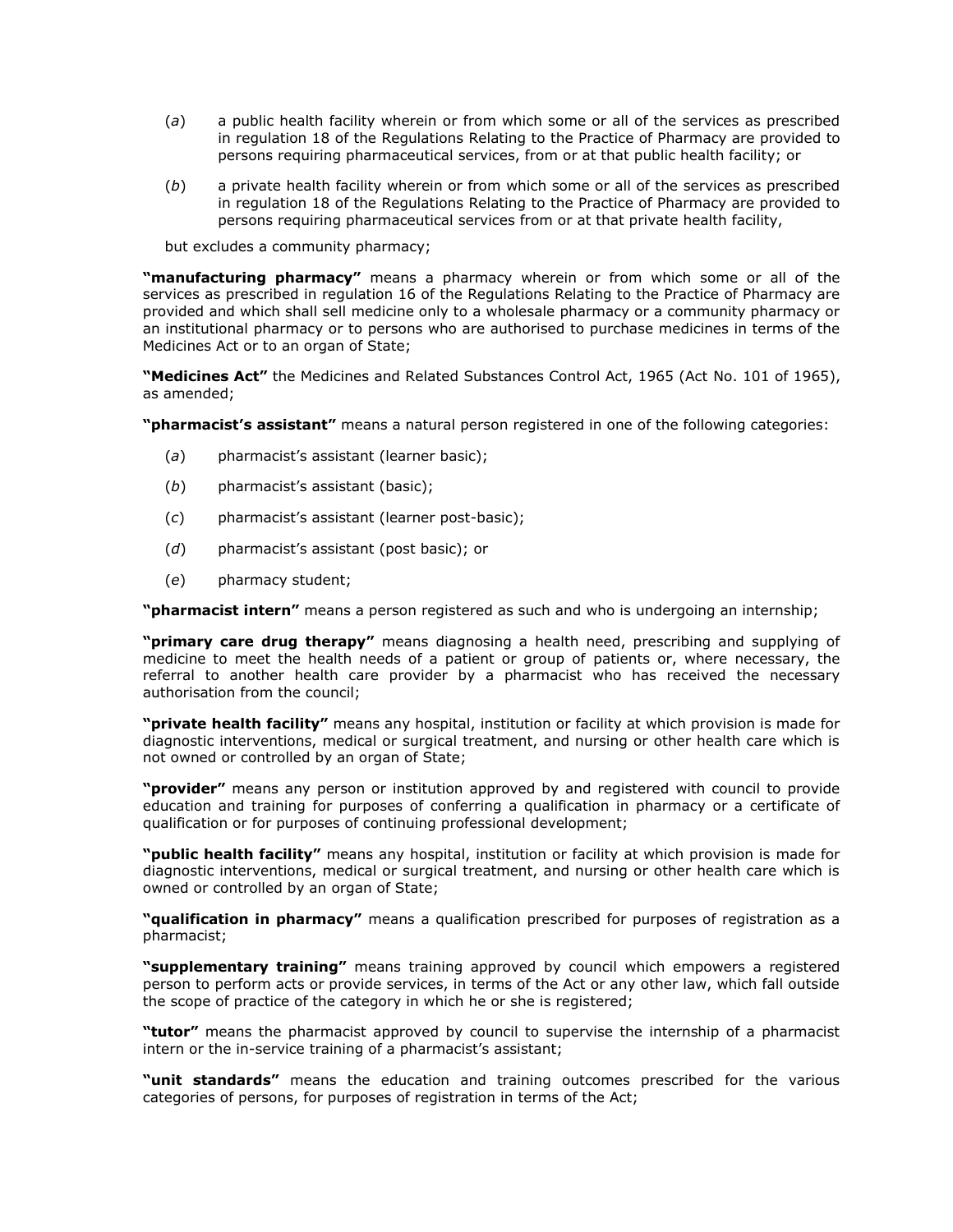**"wholesale pharmacy"** means a pharmacy wherein or from which some or all of the services as prescribed in [regulation 17](http://www.mylexisnexis.co.za/nxt/gateway.dll/jilc/kilc/xjsg/zmsg/cnsg/6ok2a/8ok2a/ppk2a#32n) of the Regulations Relating to the Practice of Pharmacy are provided and which shall sell medicine only to a wholesale pharmacy or a community pharmacy or an institutional pharmacy or to persons who are authorised to purchase medicines in terms of the Medicines Act or to an organ of State.

### **CHAPTER I STANDARDS OF EDUCATION AND TRAINING OF PHARMACISTS**

**2. Minimum curriculum.**—The unit standards for a qualification in pharmacy are set out in [Annexure A.](http://www.mylexisnexis.co.za/nxt/gateway.dll/jilc/kilc/xjsg/zmsg/cnsg/6ok2a/8ok2a/mqk2a#34k)

**3.** A person or an institution that holds a certificate of approval for a qualification in pharmacy may provide education and training for purposes of conferring a qualification in pharmacy—

- (1) in accordance with the minimum curriculum as set out in the Regulations Relating to the Minimum Requirements for the Curriculum for a Degree in Pharmacy with respect to persons who commence such studies before January 2002; or
- (2) in accordance with a curriculum that ensures the required outcomes of the unit standards set out in [Annexure A.](http://www.mylexisnexis.co.za/nxt/gateway.dll/jilc/kilc/xjsg/zmsg/cnsg/6ok2a/8ok2a/mqk2a#34k)

**4. Course for a qualification in pharmacy.**—The course for a qualification in pharmacy must extend over a minimum period of four years: provided that if the course for a qualification in pharmacy includes practical training to the satisfaction of council of not less than one year or periods of not less than one year in the aggregate, as part of the undergraduate studies, under the supervision of the provider concerned, such course must extend over a minimum period of five years.

**5. General requirements and conditions for internship.**—Any person who holds a qualification in pharmacy must prior to registration as a pharmacist, undertake an internship to the satisfaction of council for a period of not less than one year or periods of not less than one year in the aggregate: provided that the council may exempt him or her partially or in full from this requirement on submission of documentary evidence to the satisfaction of council that he or she has undertaken practical training for a period of not less than one year or periods of not less than one year in the aggregate as part of his or her undergraduate studies under the supervision of a person or an institution registered as a provider of a qualification in pharmacy.

- **6.** The internship referred to in [regulation 5](http://www.mylexisnexis.co.za/nxt/gateway.dll/jilc/kilc/xjsg/zmsg/cnsg/6ok2a/8ok2a/dpk2a#31e) must be undertaken—
	- (1) in terms of a contract;
	- (2) in a community pharmacy, institutional pharmacy, manufacturing pharmacy, or at a provider of a qualification in pharmacy, approved by council for the purposes of such training; and
	- (3) under the direct personal supervision of a tutor approved by council.
- **7.** No person must commence an internship unless-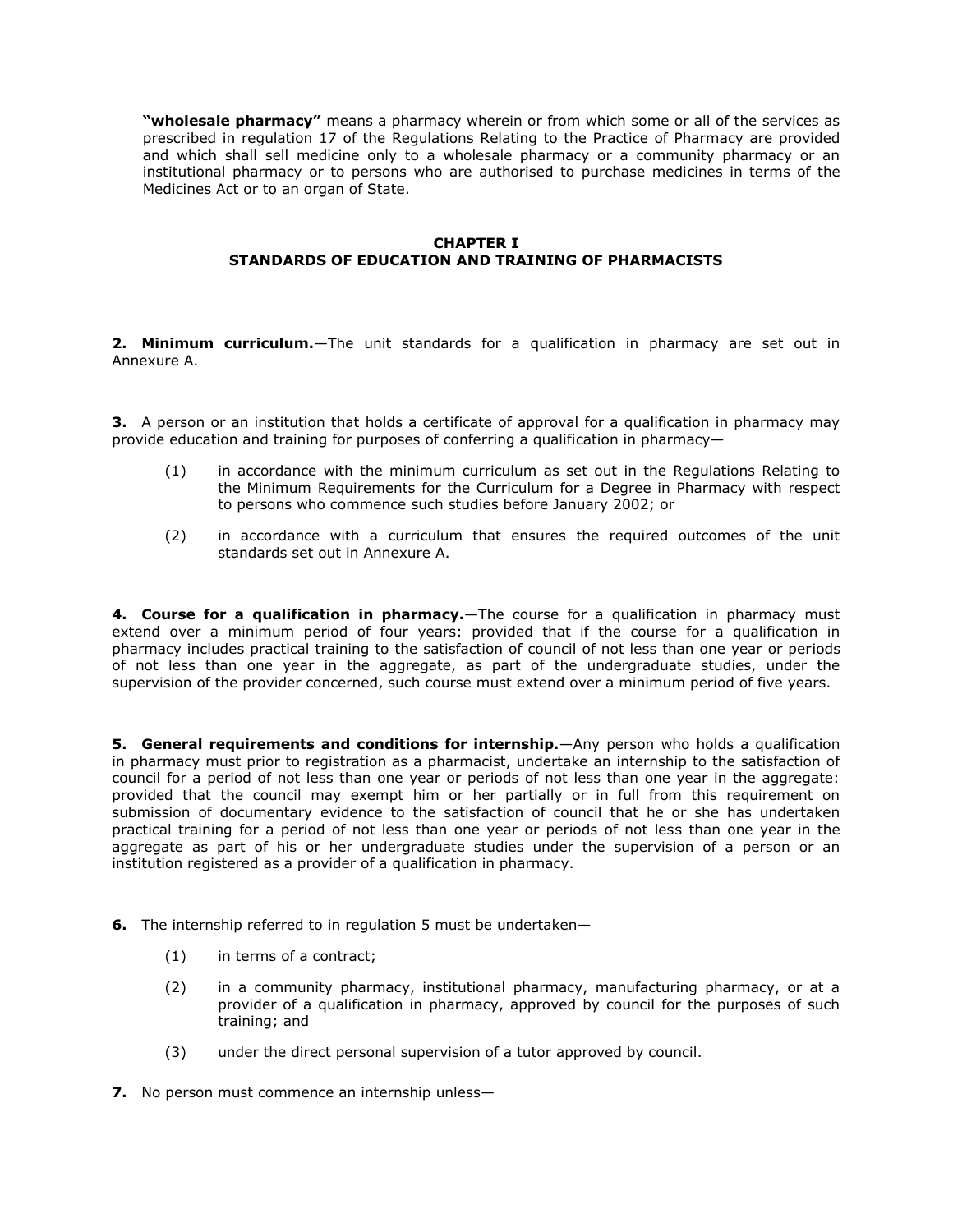- (1) he or she is duly registered as a pharmacist intern in terms of the Regulations Relating to the Registration of Persons and the Maintenance of Registers;
- (2) a contract is entered into by and between the tutor and the prospective pharmacist intern;
- (3) the pharmacy or institution registered as a provider of a qualification in pharmacy at which the internship will take place has been approved by council; and
- (4) the tutor has been approved by council.

**8.** No pharmacist, pharmacy, or institution registered as a provider of a qualification in pharmacy must employ any person as a pharmacist intern or in any other capacity which may imply or lead such person to believe that he or she is undertaking an internship, unless the requirements in [regulation 6](http://www.mylexisnexis.co.za/nxt/gateway.dll/jilc/kilc/xjsg/zmsg/cnsg/6ok2a/8ok2a/epk2a#31f) and [7](http://www.mylexisnexis.co.za/nxt/gateway.dll/jilc/kilc/xjsg/zmsg/cnsg/6ok2a/8ok2a/fpk2a#31j) have been complied with and such pharmacist, pharmacy or institution registered as a provider of a qualification in pharmacy has been notified by the registrar in writing thereof.

**9.** Council may condone any non-compliance with the requirements of these regulations as a result of a *bone fide* administrative error in the office of the registrar during the registration of the pharmacist intern.

**10.** The internship undertaken at an institution registered as a provider of a qualification in pharmacy or in a manufacturing pharmacy must include as part of such internship a period of not less than 400 hours of practical training as determined by council at a community or institutional pharmacy approved by council for such training: provided that—

- (1) the tutor referred to in [sub-regulation 6](http://www.mylexisnexis.co.za/nxt/gateway.dll/jilc/kilc/xjsg/zmsg/cnsg/6ok2a/8ok2a/epk2a#31i) (3) must make the necessary arrangements for and keep the necessary records of such training; and
- (2) such periods of practical training must be done on a basis of periods each of which must be at least 5 consecutive days in an approved community or institutional pharmacy.

**11.** No internship undertaken at an institution registered as a provider of a qualification in pharmacy shall be recognised in terms of the Act, unless the prospective tutor has submitted to the registrar-

- (1) full particulars of the proposed post-graduate study or research to be undertaken by the prospective pharmacist intern and the post-graduate study or research has been approved by council; and
- (2) acceptable documentary evidence that the prospective pharmacist intern is registered at such institution for the post-graduate study or research referred to in [sub-regulation](http://www.mylexisnexis.co.za/nxt/gateway.dll/jilc/kilc/xjsg/zmsg/cnsg/6ok2a/8ok2a/jpk2a?f=templates$fn=document-frame.htm$3.0$q=$x=$nc=2395#31u)  11 [\(1\),](http://www.mylexisnexis.co.za/nxt/gateway.dll/jilc/kilc/xjsg/zmsg/cnsg/6ok2a/8ok2a/jpk2a?f=templates$fn=document-frame.htm$3.0$q=$x=$nc=2395#31u) which post-graduate study or research will lead to the awarding by such institution of at least a master's degree.

**12.** If a pharmacist intern, undergoing an internship at an institution registered as a provider of a qualification in pharmacy, discontinues his or her studies or research for any reason or ceases to be registered at that provider, he or she shall receive recognition only for the period(s) of practical training duly completed at a community or institutional pharmacy referred to in [regulation 10.](http://www.mylexisnexis.co.za/nxt/gateway.dll/jilc/kilc/xjsg/zmsg/cnsg/6ok2a/8ok2a/ipk2a#31q)

13. The internship of a pharmacist intern at an institution registered as a provider of a qualification in pharmacy, shall be regarded to be completed upon successful completion of the required period of practical training referred to in [regulation 10](http://www.mylexisnexis.co.za/nxt/gateway.dll/jilc/kilc/xjsg/zmsg/cnsg/6ok2a/8ok2a/ipk2a#31q) and the submission of acceptable documentary evidence to the registrar that the pharmacist intern has satisfied the requirements of the institution for the awarding of at least a master's degree.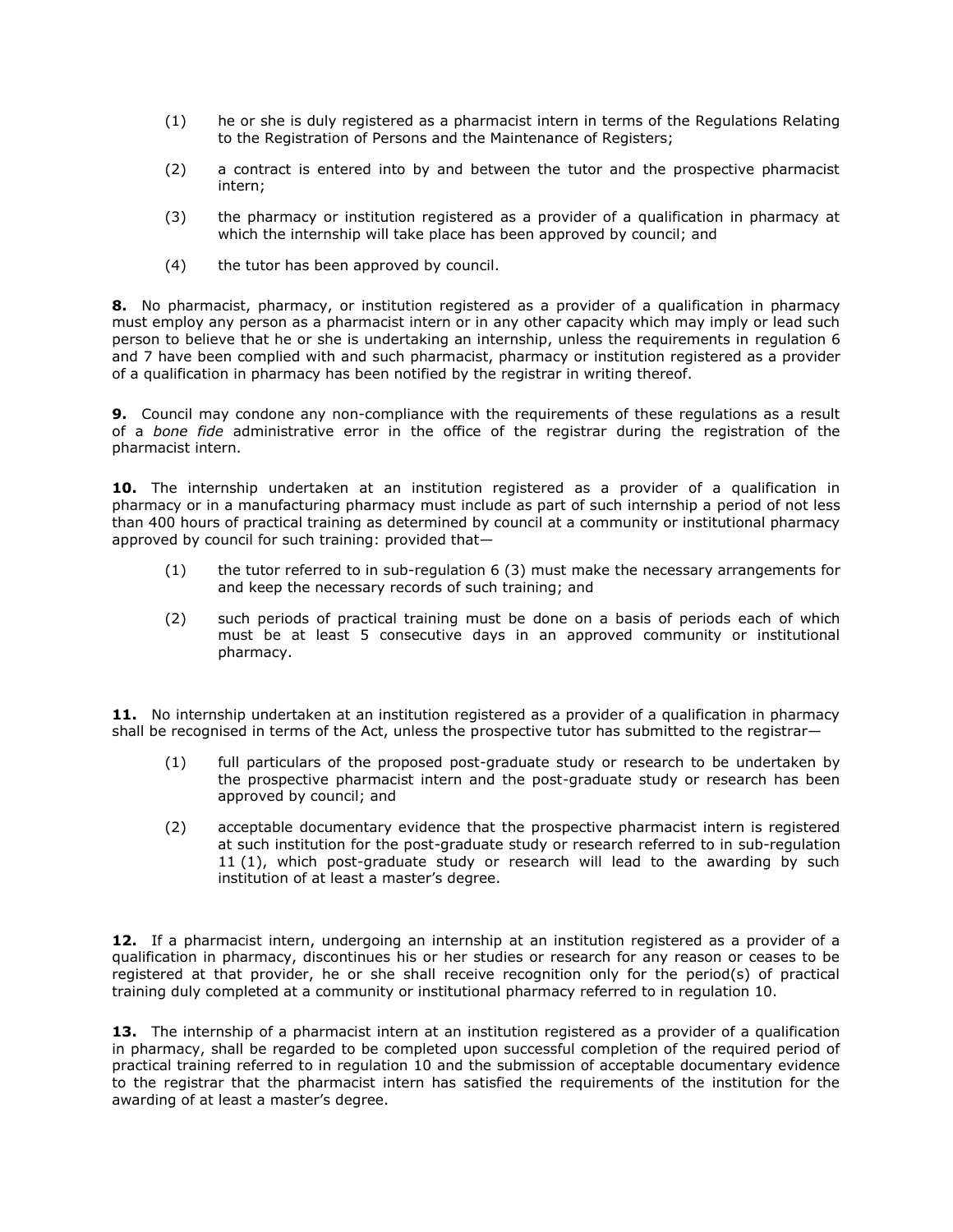#### 14. Cession of contract.—A contract may be ceded in the event of-

- (1) the death of a tutor, the sequestration of his or her estate, his or her conviction of a serious offence, his or her suspension or the removal of his or her name from the register of pharmacists;
- (2) the discontinuation of practice of the tutor or the resignation of the tutor from the pharmacy or provider approved for the internship of the pharmacist intern;
- (3) the closure of the pharmacy or provider approved for the internship of the pharmacist intern;
- (4) mutual consent between the tutor and the pharmacist intern for a reason which is acceptable to the registrar; or
- (5) for any other reason that the council may deem fit,

Provided that the period of internship undertaken by the pharmacist intern under the original tutor shall be recognised by the council for the purposes of internship: and provided further that the prospective tutor accepts the delegation of the rights, obligations and interests in terms of such contract.

**15. Approval of the contract of cession.**—A pharmacist intern intending to cede a contract to another tutor must at least 7 days before such cession occurs—

- (1) submit to the registrar—
	- (*a*) a duly completed application on a form as approved and provided by council;
	- (*b*) a duly completed and signed contract of cession for the conducting of an internship approved and provided by council;
	- (*c*) acceptable documentary evidence—
		- (i) of the approval by council of the pharmacy or provider where the internship of the pharmacist intern will occur after cession of the contract;
		- (ii) of the approval by council of the tutor under whose direct personal supervision such internship will take place;
		- (iii) where applicable, that he or she is registered at an institution approved as a provider for a course of study which will lead to the awarding of at least a master's degree; and
- (2) pay the cession fee as determined by council.

### **16. Delegation of training by an approved tutor.**—

- (1) A pharmacist shall not act as a tutor to more than one pharmacist intern.
- (2) Notwithstanding [sub-regulation \(1\)](http://www.mylexisnexis.co.za/nxt/gateway.dll/jilc/kilc/xjsg/zmsg/cnsg/6ok2a/8ok2a/opk2a?f=templates$fn=document-frame.htm$3.0$q=$x=$nc=93#32e)
	- (*a*) a tutor practising in a pharmacy in which other pharmacists practise on a fulltime basis may act as tutor to more than one pharmacist intern, in which event he or she must delegate the actual practical training of all such additional pharmacist interns to such other pharmacists: provided that—
		- (i) there must not be less than one pharmacist for each additional pharmacist intern;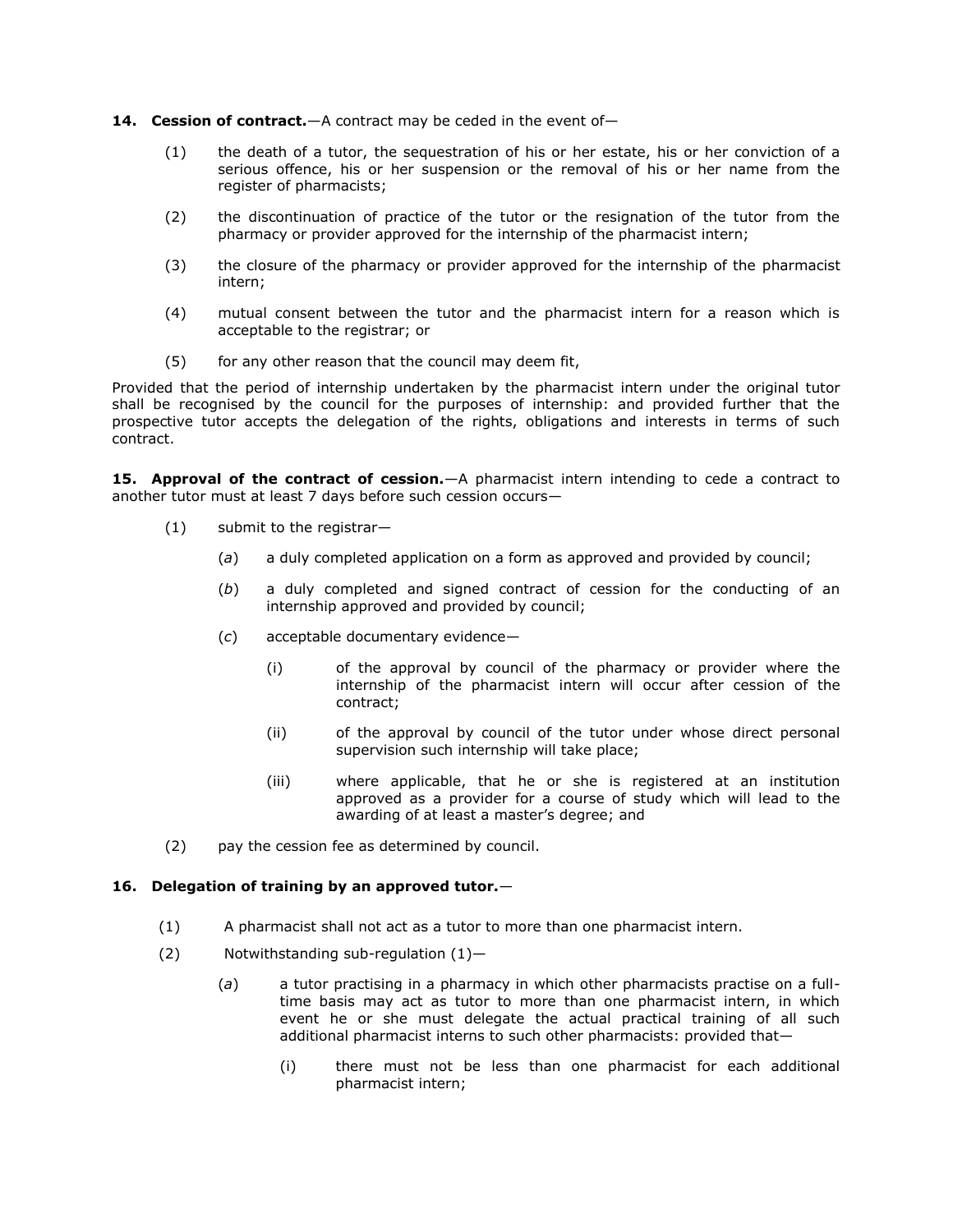- (ii) the responsibility for the effective practical training of all such pharmacist interns will remain with the tutor;
- (iii) the tutor informs council in writing of such delegation or of any changes to such delegation; and
- (iv) the internship is conducted in accordance with the provisions of these regulations; and
- (*b*) a tutor may act as tutor to a second pharmacist intern when a pharmacist intern already under training with such tutor has completed his or her ninth month of internship; or
- (*c*) a tutor in an institution approved by council as a provider of a qualification in pharmacy may, with the prior approval of the council, act as a tutor to more than one pharmacist intern.
- **17.** The approved tutor in terms [sub-regulation 6](http://www.mylexisnexis.co.za/nxt/gateway.dll/jilc/kilc/xjsg/zmsg/cnsg/6ok2a/8ok2a/epk2a#31i) (3) must—
	- (1) submit to the registrar—
		- (*a*) assessment forms as approved and provided by council on the progress of the pharmacist intern during the period of internship; and
		- (*b*) an affidavit at the end of the period of internship stating that the training has been completed satisfactorily in accordance with council's requirements for an internship and that the pharmacist intern is a fit and proper person to be registered as a pharmacist;
	- (2) if applicable, submit to the registrar an affidavit at the end of the period of internship referred to in [regulation 10](http://www.mylexisnexis.co.za/nxt/gateway.dll/jilc/kilc/xjsg/zmsg/cnsg/6ok2a/8ok2a/ipk2a#31q) to confirm that the prescribed period of 400 hours has been completed satisfactorily in accordance with council's requirements for an internship at an institution registered as a provider of a qualification in pharmacy or in a manufacturing pharmacy.

18. The council may, if it deems it necessary and upon furnishing reasons, require the successful undertaking of a pre-registration examination(s) or evaluation(s) conducted by council as a prerequisite for registration as a pharmacist in terms of the Act: provided that if a person requiring registration should fail such examination(s) or evaluation(s) the council may require—

- (1) such person to be re-evaluated or re-examined at a time and date as determined by council; or
- (2) such person's period of practical training to be extended by an additional period or periods as the council may determine.

**19. Qualification in pharmacy entitling pharmacists to registration.**—A qualification in pharmacy listed in the Regulations Relating to Qualifications obtained in the Republic entitling Pharmacists to Registration shall entitle the holder thereof to registration in terms of the Act as a pharmacist: provided that—

- (1) he or she has complied with the requirements for practical training in terms of these regulations; and
- (2) he or she has complied with all statutory requirements for registration as a pharmacist.

### **CHAPTER II**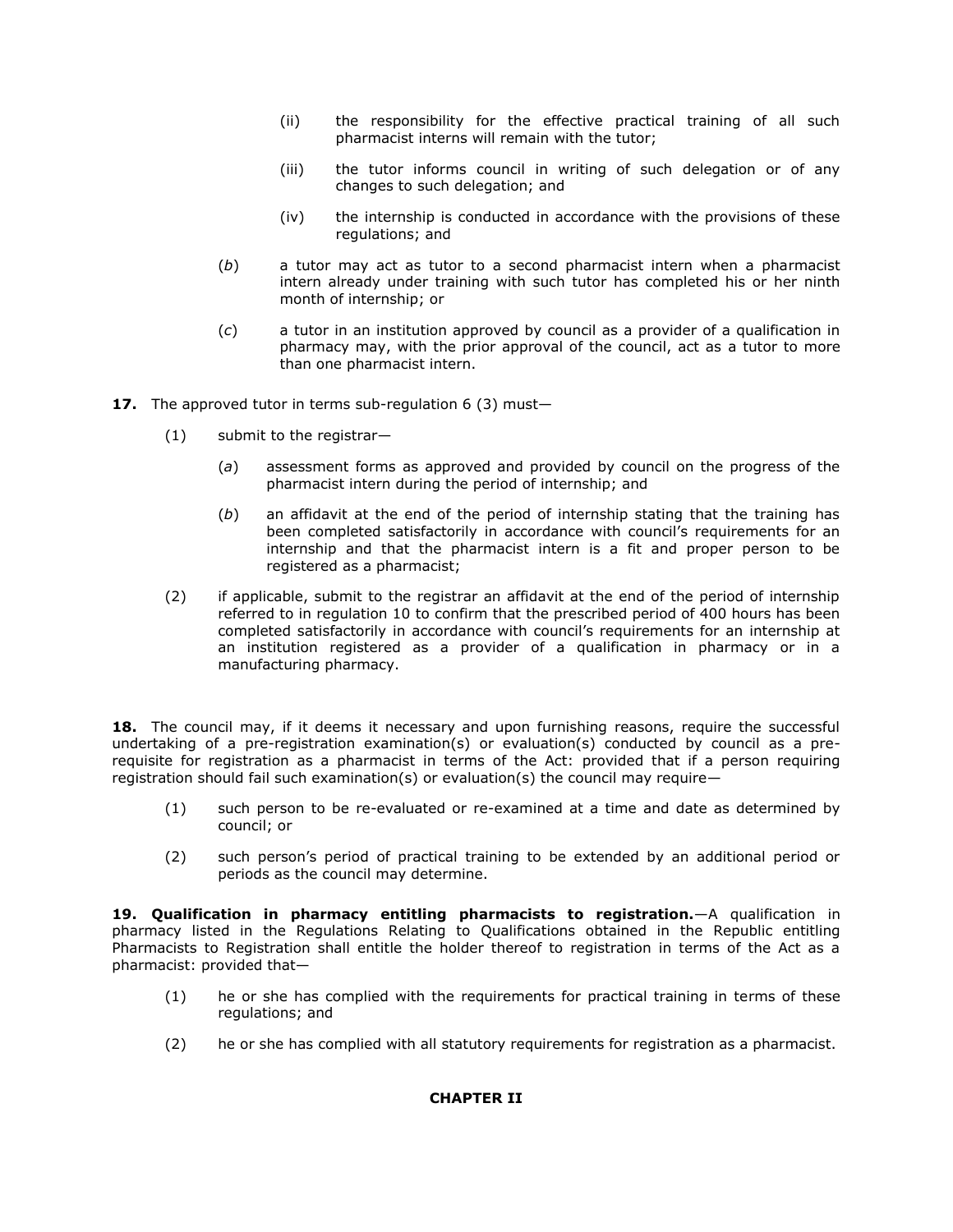**20. Standards of education and training of pharmacists' assistants**.—The unit standards for a certificate of qualification are set out in Annexure B.

**21.** A provider may provide learning programmes for purposes of conferring a certificate of qualification in accordance with a curriculum that must ensure the required outcomes of the unit standards set out in [Annexure B.](http://www.mylexisnexis.co.za/nxt/gateway.dll/jilc/kilc/xjsg/zmsg/cnsg/6ok2a/8ok2a/nqk2a#34l)

**22.** A provider that holds a certificate of approval is entitled to provide education and training for purposes of conferring a certificate of qualification.

**23. Entry assumptions for a pharmacist's assistant in the categories pharmacist's assistant (learner basic) and pharmacist's assistant (learner post-basic).**—The minimum entry requirements for admission to a learning program to obtain a certificate of qualification shall be the entry assumptions as determined by council from time to time: provided that a candidate may be admitted to a learning program to obtain a certificate of qualification by the recognition of prior learning obtained by such person and the provision of documentary evidence of competency and skills acquired to the satisfaction of the provider.

**24.** The council must, when it is deemed necessary by council, provide for an evaluation of prior learning by which a person shall be assessed prior to registration in the category pharmacist's assistant (learner basic) or pharmacist's assistant (learner post-basic): provided that the evaluation must be conducted in accordance with a procedure as determined by council from time to time and on payment of the evaluation fee as determined by council.

**25.** The learning programme for a certificate of qualification may be determined by a provider: provided that a minimum period of twelve months of in-service training must occur.

**26. General requirements and conditions for in-service training.**—The in-service training referred to in [regulation 25](http://www.mylexisnexis.co.za/nxt/gateway.dll/jilc/kilc/xjsg/zmsg/cnsg/6ok2a/8ok2a/xpk2a#333) must be undertaken—

- (1) at a community pharmacy, institutional pharmacy, manufacturing pharmacy or wholesale pharmacy approved by council for purposes of such in-service training; and
- (2) under the supervision of a tutor approved by council.
- **27.** No person must commence in-service training unless—
	- (1) he or she is duly registered as a pharmacist's assistant in the category pharmacist's assistant (learner basic) or pharmacist's assistant (learner post basic), as the case may be, in terms of the Regulations Relating to the Registration of Persons and the Maintenance of Registers;
	- (2) the pharmacy at which the in-service training will take place has been approved by council for such in-service training; and
	- (3) the tutor has been approved by council.

**28. Delegation of in-service training.**—A tutor may delegate the actual in-service training of a pharmacist's assistant to another pharmacist practising in a full-time capacity in the same pharmacy: provided that the tutor will be responsible to ensure that the in-service training is completed in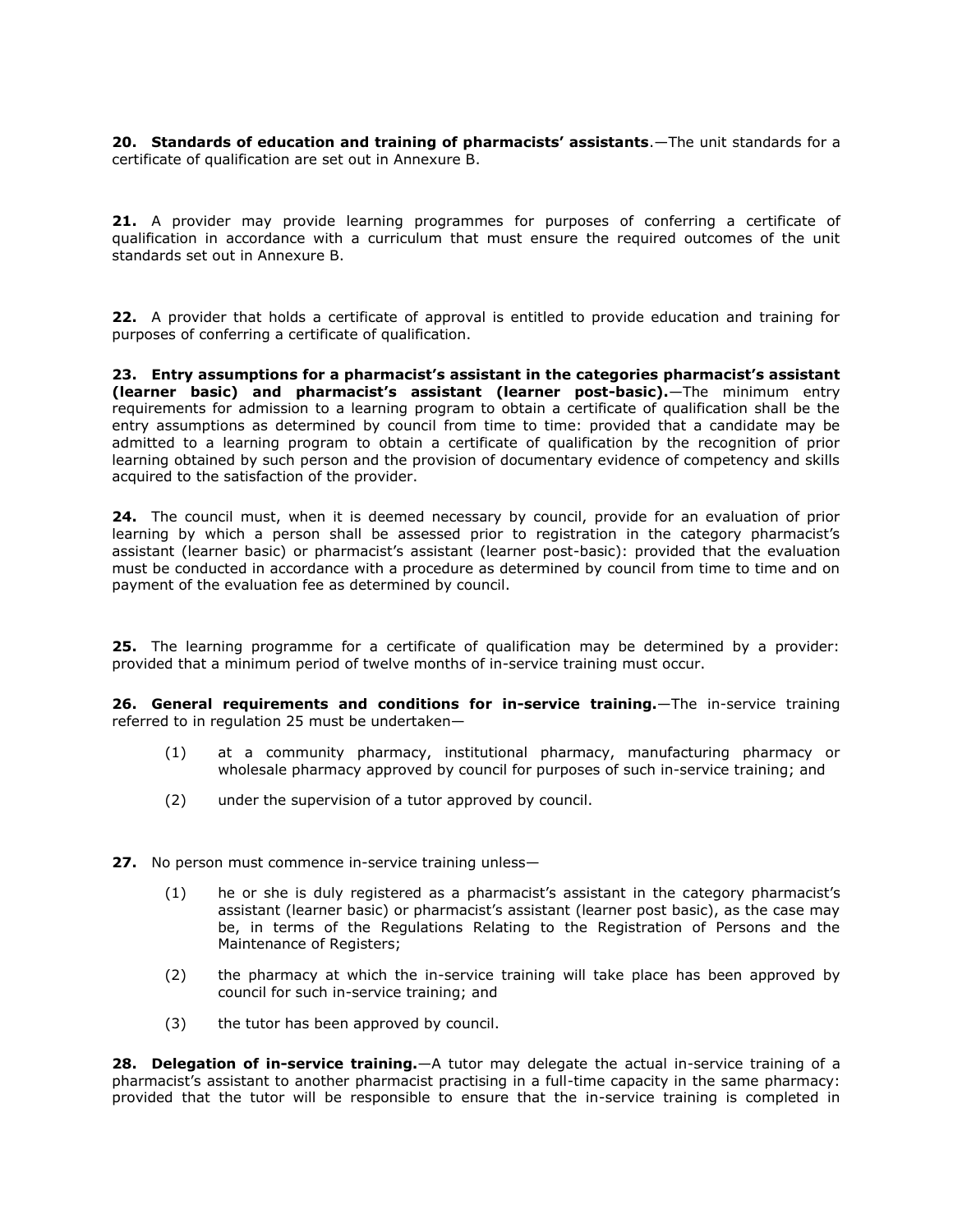accordance with the provisions of these regulations and that council is informed in writing of such delegation.

**29.** No pharmacist must employ any person as a pharmacist's assistant (learner basic) or pharmacist's assistant (learner post-basic) or in any other capacity which may imply or lead such person to believe that he or she is undertaking a period of in-service training, unless the provisions of [regulations 26](http://www.mylexisnexis.co.za/nxt/gateway.dll/jilc/kilc/xjsg/zmsg/cnsg/6ok2a/8ok2a/ypk2a#334) and [27](http://www.mylexisnexis.co.za/nxt/gateway.dll/jilc/kilc/xjsg/zmsg/cnsg/6ok2a/8ok2a/zpk2a#337) have been complied with and such pharmacy and pharmacist have been notified by the registrar in writing thereof.

**30. Supervision of pharmacy support personnel undergoing in-service training.**—No pharmacist may undertake to act as a tutor to more than three pharmacist's assistants (learner basic) or more than two pharmacist's assistants (learner post-basic) undergoing in-service training.

**31.** Notwithstanding [regulation 30,](http://www.mylexisnexis.co.za/nxt/gateway.dll/jilc/kilc/xjsg/zmsg/cnsg/6ok2a/8ok2a/2pk2a#33d) the council may approve a written application for an increase in the ratio as stipulated in [regulation 30:](http://www.mylexisnexis.co.za/nxt/gateway.dll/jilc/kilc/xjsg/zmsg/cnsg/6ok2a/8ok2a/2pk2a#33d) provided that—

- (1) each application is treated on its own merit;
- (2) the motivation for such application is to the satisfaction of the council;
- (3) any increase in the ratio approved by council shall apply in that specific circumstance or situation only and be subject to such conditions as council may determine.

**32. Evaluation prior to registration of a person in the category pharmacist's assistant (basic) or pharmacist's assistant (post basic).**—Any provider approved to offer a certificate of qualification must submit to the registrar upon the successful assessment of a pharmacist's assistant in the category pharmacist's assistant (learner basic) or pharmacist's assistant (learner post-basic), as the case may be, notification of each unit standard which has been assessed successfully.

**33.** The council may, if it deems it necessary and upon furnishing reasons, require a successful undertaking of an assessment or evaluation conducted by council as a prerequisite for registration in the category pharmacist's assistant (basic) or pharmacist's assistant (post-basic).

**34. Certificate of qualification entitling pharmacists' assistants to registration.**—A certificate of qualification entitles the holder thereof to registration as a pharmacist's assistant in the category pharmacist's assistant (basic) or pharmacist's assistant (post-basic), as the case may be, in terms of the Act: provided that he or she has complied with the requirements for in-service training in terms of these regulations.

### **CHAPTER III APPROVAL OF TUTORS AND PREMISES FOR PURPOSES OF EDUCATION AND TRAINING**

- **35. Approval of a tutor.**—A pharmacist who wants to apply to be appointed as a tutor must—
	- (1) submit to the registrar a duly completed application on a form as approved and provided by council for—
		- (*aa*) the approval of the tutor under whom an internship or in-service training, as the case may be, is contemplated;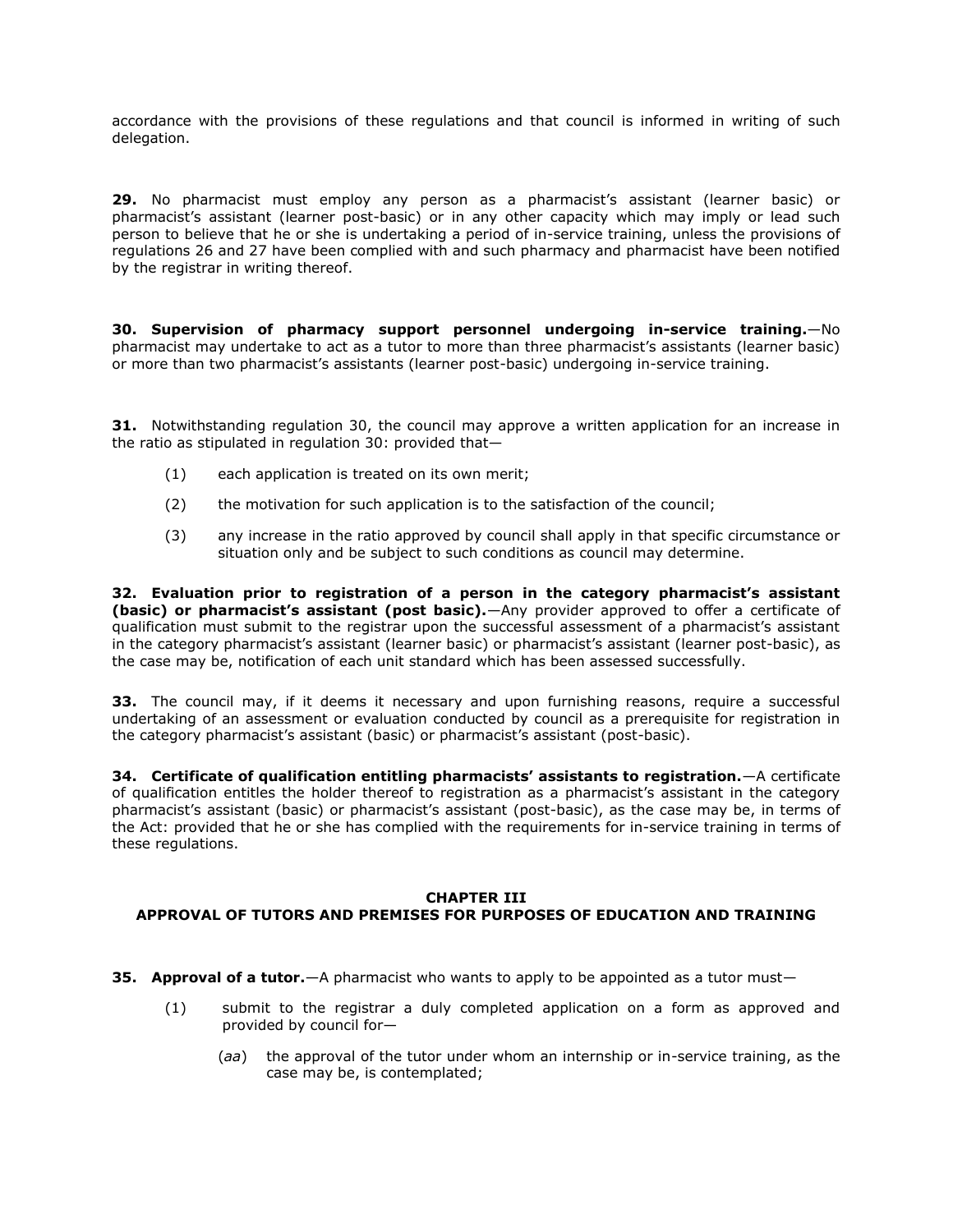- (*bb*) the approval of the pharmacy or provider at which an internship or in-service training is contemplated; and
- (2) pay the evaluation fee as determined by council, if applicable.

**36. Approval of premises.**—Upon receipt of the application and the fee referred to in [regulation](http://www.mylexisnexis.co.za/nxt/gateway.dll/jilc/kilc/xjsg/zmsg/cnsg/6ok2a/8ok2a/7pk2a#33l)  [35,](http://www.mylexisnexis.co.za/nxt/gateway.dll/jilc/kilc/xjsg/zmsg/cnsg/6ok2a/8ok2a/7pk2a#33l) the registrar must within 14 days appoint an inspector to inspect the pharmacy or the provider: provided that an inspector appointed must—

- (1) be a pharmacist conversant with the practice of pharmacy;
- (2) have been registered as a pharmacist for a period of not less than three years;
- (3) not have a direct or indirect beneficial interest in the pharmacy or provider to be inspected; and
- (4) in the case of an inspector appointed to inspect a provider be in possession of at least a master's degree in a pharmaceutical field of study.

**37.** Such an inspector must, within 14 days of the receipt of the registrar's request, satisfy him- or herself by a physical inspection of such pharmacy or provider that it conforms to the minimum criteria determined by council for the training of pharmacist interns and pharmacists' assistants and must, within seven days, submit to the registrar a written report on a form as approved and provided by council.

**38.** The responsible pharmacist or the pharmacist who applied for approval to act as tutor must cooperate fully with the inspector appointed by council and must assist him or her as may be necessary for him or her to carry out his or her inspection.

**39.** A pharmacy or provider may be inspected whenever an application is made for an internship or in-service training to be undertaken at such pharmacy or provider.

**40.** An inspector appointed by council must be remunerated by council in accordance with a fee as determined by council from time to time and reimbursed for his or her expenses.

### **CHAPTER IV APPROVAL OF PROVIDERS OF PHARMACY EDUCATION AND TRAINING**

**41. Approval of providers.**—The council may approve providers of education and training for purposes of—

- (1) conferring a qualification in pharmacy or a certificate of qualification;
- (2) registration of specialities, additional qualifications or supplementary training; or
- (3) continuing professional development.

**42. Minimum criteria and conditions for approval.**—The approval of providers in terms of [regulation 41](http://www.mylexisnexis.co.za/nxt/gateway.dll/jilc/kilc/xjsg/zmsg/cnsg/6ok2a/8ok2a/dqk2a#33z) must be subject to—

(1) minimum criteria for the approval of providers as determined and published by council; and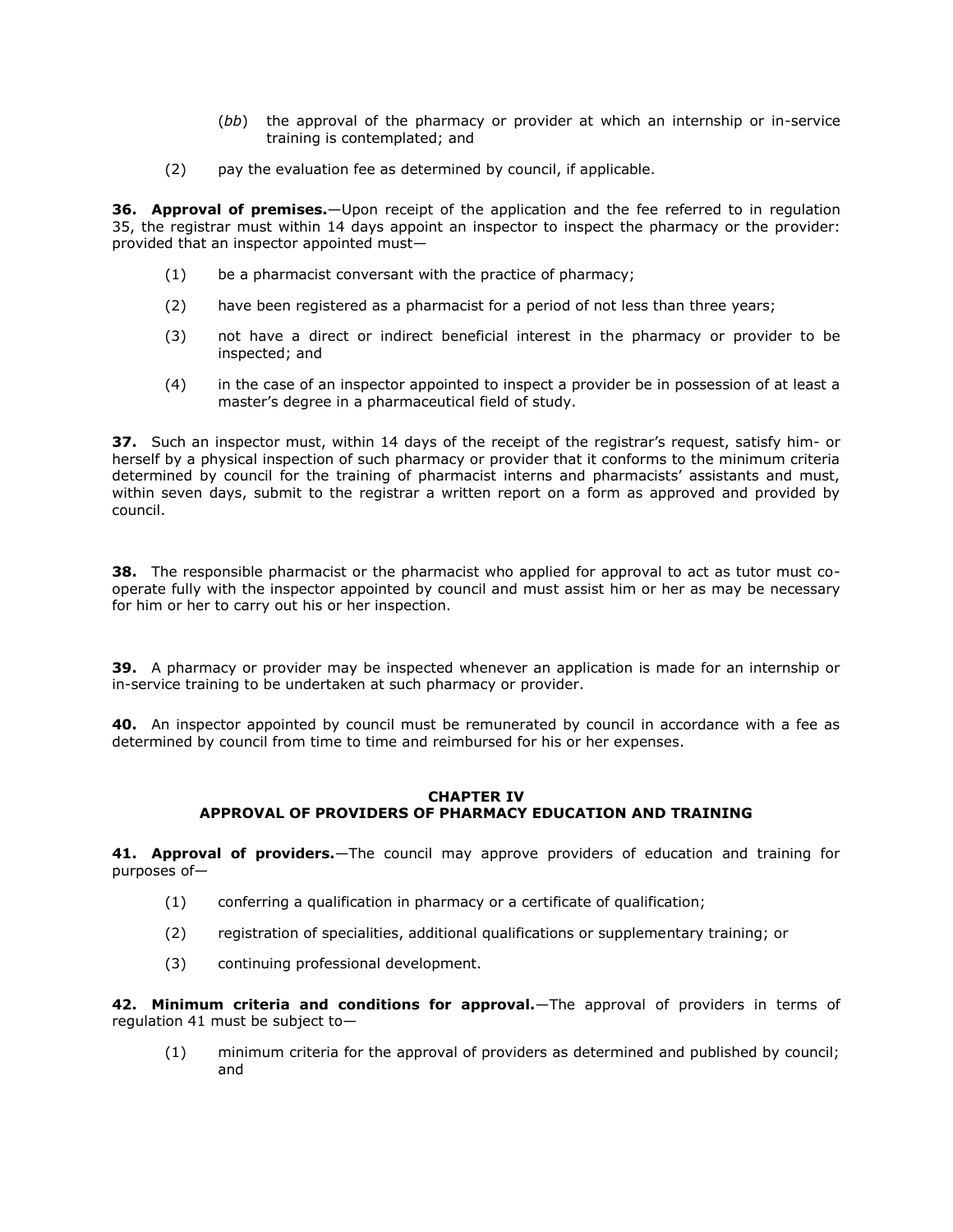(2) such conditions as the council may determine and for such period or periods of time as the council may determine,

Provided that:

- (*a*) providers of education and training for purposes of conferring a certificate of qualification or for purposes of continuing professional development may be approved for a maximum period of three years; and
- (*b*) providers of education and training for purposes of conferring a qualification in pharmacy may be approved for a maximum period of six years.

**43. Inspection of providers.**—The council shall have the right to inspect providers to measure compliance with the requirements determined by council for the provision of pharmacy education and training at least every three years or at intervals as determined by council from time to time.

**44.** A person(s) appointed by council to perform an inspection referred to in [regulation 43](http://www.mylexisnexis.co.za/nxt/gateway.dll/jilc/kilc/xjsg/zmsg/cnsg/6ok2a/8ok2a/fqk2a#348) must—

- (1) be conversant with pharmacy education and training;
- (2) not have a direct or indirect beneficial interest in the provider to be inspected; and
- (3) where applicable, provide documentary evidence to the satisfaction of the registrar of expert knowledge in an area being evaluated.

**45.** A person appointed to inspect a provider must submit a written report on a form as approved and provided by council to the registrar on the findings of the inspection within 30 days of the date of such investigation.

**46.** A person appointed to inspect a provider shall be remunerated by council in accordance with a fee as determined by council from time to time and reimbursed for his or her expenses.

**47.** The council may amend or withdraw the approval of a provider should it be determined, following an inspection by council, that the requirements determined by council for the provision of pharmacy education and training have not been adhered to, after—

- (1) giving due notice to the provider; and
- (2) affording such provider an opportunity to furnish reasons why the approval of such provider should not be withdrawn.

**48.** The institutions as set out in [Annexure C,](http://www.mylexisnexis.co.za/nxt/gateway.dll/jilc/kilc/xjsg/zmsg/cnsg/6ok2a/8ok2a/oqk2a#34m) shall be deemed to be approved and registered to provide education and training for a qualification in pharmacy at the commencement of these regulations.

**49. Approval of courses for purposes of continuing professional development.**—The council may approve courses for purposes of continuing professional development, subject to such conditions as the council may determine.

#### *Repeal*

The regulations published under Government Notice No. R.378 of 3 March 1978; Government Notice No. R.642 of 2 April 1982; Government Notice No. R.2794 of 23 December 1983; Government Notice No. R.1979 of 8 September 1985; Government Notice No. R.2047 of 13 September 1985 are hereby repealed.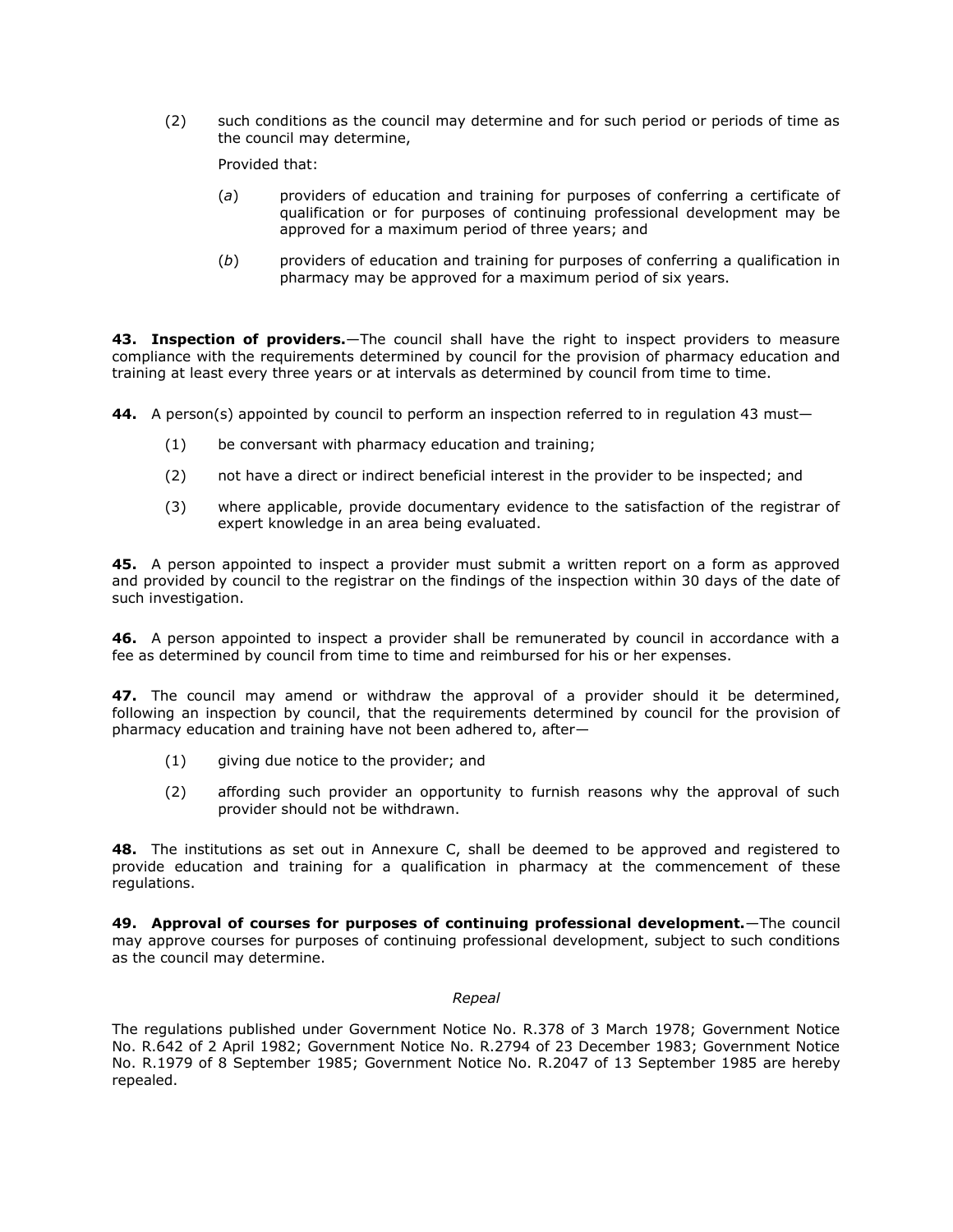### **Annexure A UNIT STANDARDS FOR PHARMACISTS**

The following unit standards are prescribed for pharmacists in terms of [section](http://www.mylexisnexis.co.za/nxt/gateway.dll/jilc/kilc/xjsg/zmsg/0msg/c34h#0) 33 of the Act.

- (i) Unit EL 1 Organise the manufacturing, compounding and packaging of pharmaceutical products;
- (ii) Unit EL 2 Organise the procurement, storage and distribution of pharmaceutical products;
- (iii) Unit EL 3 Dispense and ensure the optimum use of medicine prescribed to the patient;
- (iv) Unit EL 4 Provide pharmacist initiated care to the patient and ensure the optimum use of medicine;
- (v) Unit EL 5 Provide education and information on health care and medicine;
- (vi) Unit EL 6 Promote community health and provide related information and advice;
- (vii) Unit EL 7 Participate in research to ensure the optimal use of medicine.

#### **Annexure B**

## **UNIT STANDARDS FOR PHARMACISTS' ASSISTANTS IN THE CATEGORY PHARMACIST'S ASSISTANT (BASIC) AND PHARMACIST'S ASSISTANT (POST-BASIC)**

The following unit standards are prescribed for pharmacists' assistants in terms of [section 33](http://www.mylexisnexis.co.za/nxt/gateway.dll/jilc/kilc/xjsg/zmsg/0msg/c34h#0) of the Act.

- (*a*) Pharmacist's assistant (basic):
	- (i) Unit BL 1 Provision of health advice, information and pharmacy products directly to the consumer;
	- (ii) Unit BL 2 Provision of pharmacy products in hospital pharmacy;
	- (iii) Unit BL 3 Pharmacy marketing;
	- (iv) Unit BL 4 Stock control;
	- (v) Unit BL 5 –Manufacturing/compounding of pharmaceutical products;
	- (vi) Unit BL 6 Packaging and/or pre-packing of pharmaceuticals;
	- (viii) Unit BL 7 Control and distribution of finished pharmacy products;
	- (viii) Unit BL 8 Collect information for research purposes.
- (*b*) Pharmacist's assistant (post-basic):
	- (i) Unit PBL 1 Issuing of pharmacy products;
	- (ii) Unit PBL 2 Stock control;
	- (iii) Unit PBL 3 Manufacturing/compounding of pharmaceutical products;
	- (iv) Unit PBL 4 Packaging and/or pre-packing of pharmaceuticals;
	- (v) Unit PBL 5 Control and distribution of finished pharmacy products;
	- (vi) Unit PBL 6 Collect information for research purposes.